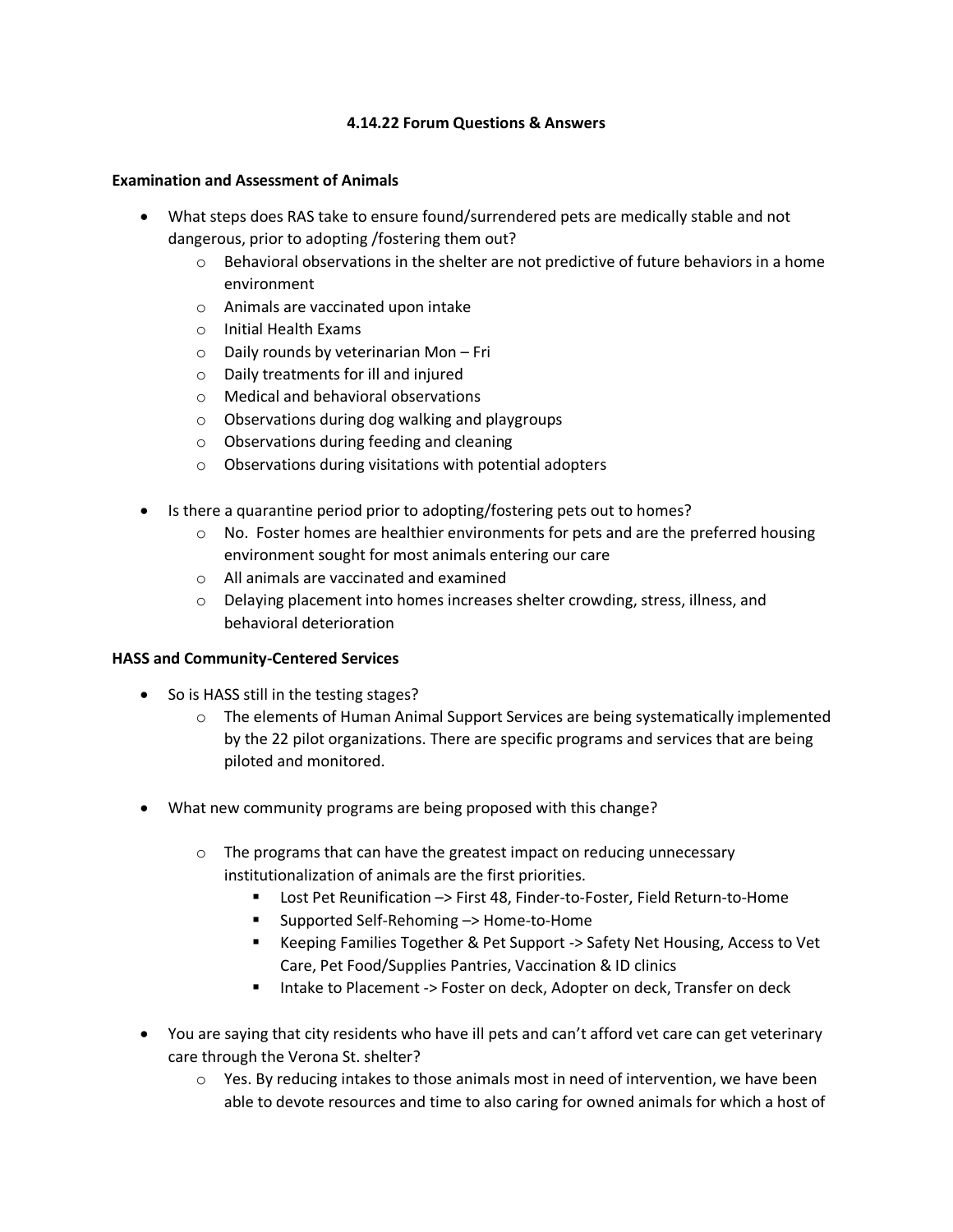systemic and geographical barriers may have prevented such care.

- Currently, how does RAS help pet owners and finders obtain the services they need?
	- o Animal Services Officers offer information and supplies while responding to calls for service
	- $\circ$  The Outreach & Support team offer similar support via door-to-door neighborhood visits and from our facility including pet food and supply pantry events.
	- $\circ$  The Outreach and Support team works with our Clinic team to provide vaccination, microchip, and identification events.
	- $\circ$  We also provide veterinary care for wellness, sick visits, urgent, and emergency situations.
	- $\circ$  When finders of lost pets contact us, we ask if the animal appears healthy and friendly. If so, we ask finders if they are willing to assist with reunification. We explain that animals are far more likely to be reunited with their owners when kept within their neighborhoods compared to being brought to an animal shelter. We also offer supplies and assistance with printing flyers and posting found listings on our website, lost pet facial recognition tool, and on social channels.
- If a community member takes in a stray animal, as part of the HASS model, and the animal bites or attacks the finder, who is liable?
	- o The Human Animal Support Services model includes Lost Pet Reunification as a core element. The specific programs involved include field returns to homes by Animal Services Officers, finder-assisted reunifications, and finder-to-foster scenarios.
	- $\circ$  People find lost pets all the time and hang flyers and post on social media. When we ask finders if they are willing to help get the friendly, healthy lost pet home, it is not a mandate. It is based on the willingness of the finder to increase the likelihood of reunification and without the stress and trauma associated with shelter intake.
	- $\circ$  Incidents of dog bites caused by lost dogs are rare. Greenville, South Carolina; Cabot, Arkansas; and other communities with finder-assisted reunification programs have not experienced any significant dog bites reported by finders.
- $\bullet$  I think it's great that the shelter would like to help keep pets with families that wish to keep them, however the disconnect seems to be with people who no longer want the animal and are turned away when they try to turn them into the shelter.
	- $\circ$  Yes, there does seem to be some disconnect or confusion. We do not turn people away. Rather, we ask questions and explain why the pet is generally better remaining in its familiar home than being admitted to a strange and frightening shelter environment.
	- $\circ$  We let people know that we have an online tool to help them secure a new home for their pet and offer guidance with that process.
	- $\circ$  We also offer pet food, supplies, vaccinations, and medical care that may be necessary for supporting the pet until a new home is secured.
- I am wondering on ways Lollypop and RAS can collaborate to increase our impact? What ways are we increasing community resources and access to care that is needed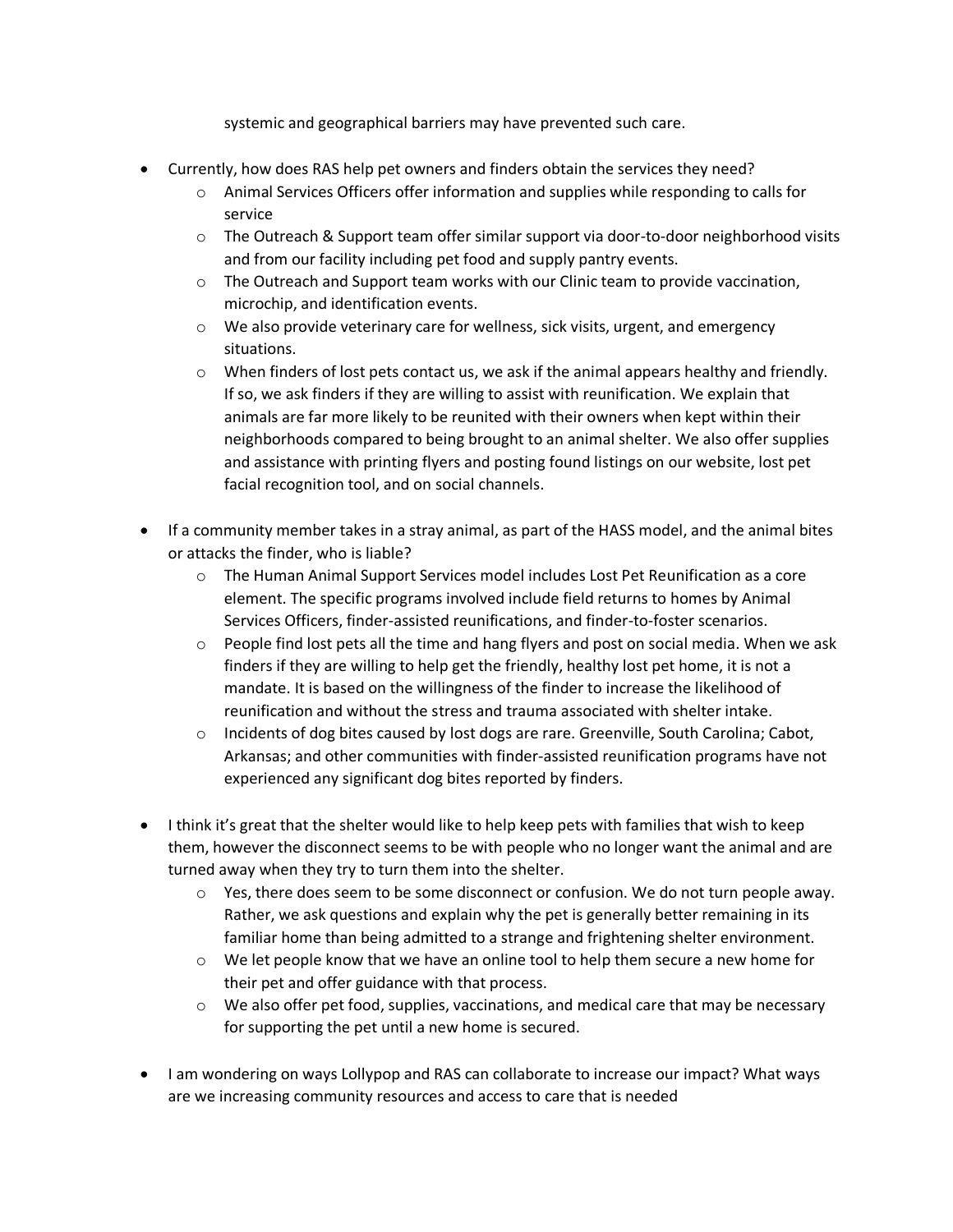- $\circ$  RAS collaborates with Lollypop Farm as one of the clinics for our Pets for Life program. We transport owned pets to and from Lollypop Farm for spay/neuter surgeries, vaccinations, and minor medical issues.
- o As members of the Greater Rochester Animal Coalition, both RAS and Lollypop Farm support medical care for animals within the Coalition members' care, sterilization for community cats, and access to vaccinations and other veterinary care.
- When I think about why we started HASS it was because we just knew we needed to do something different, knowing that change is tremendously challenging and that we'd have to learn along the way. But when 98% of pet owners consider pets to be valued family members, we have to do better for animals and the people who love them. These kinds of forums are really important because we can learn where we need to do better.
- In asking the community to unlearn what they've always been told, what is in the works in terms of educating the public?
	- $\circ$  This community forum is part of a larger plan that will include additional meetings, media appearances, and written communications along with postings on our website and social channels, paid advertising, and public service announcements.
- There is a growing concern that RAS is using HASS as an excuse to NOT provide basic support such as an ACO officer on call after hours; not admitting owner surrenders; advising the public who finds a dog to keep it or let it loose.
	- $\circ$  RAS is still providing support but the form of that support may have changed.
	- o ASOs are trying to reunite lost pets with owners. They spend more time in neighborhoods trying to find people who recognize or know the dog. ASO hours of operation and stand-by hours have not changed in the last several years.
	- $\circ$  We do admit owner surrenders when people are unable or unwilling to accept our support with the preferred direct rehoming process.
	- $\circ$  We ask finders of friendly, healthy dogs if they can assist with getting the lost dog home. We explain that most dogs are found within a few blocks of their homes and that reunification success is far greater when dogs are kept in the neighborhoods where found.

## **Community Cats**

- Why do you turn away kitties?
	- o Visit [What To Do If You Find Stray Kittens](https://www.cityofrochester.gov/article.aspx?id=8589969445)
	- $\circ$  Just because cats are outside does not mean that they need to be rescued. Animal Services continues to be available for indoor cats that are abandoned in houses or cats found sick, injured, or not thriving but intake of all healthy cats found outdoors is not what is recommended nor is it best for all animals and people involved. We believe that found kittens should be on a path to adoption - but even that does not mean taking them into the shelter. A kitten diversion program where we support the finder with medical care and an adoption outlet is a much healthier and better route for kittens.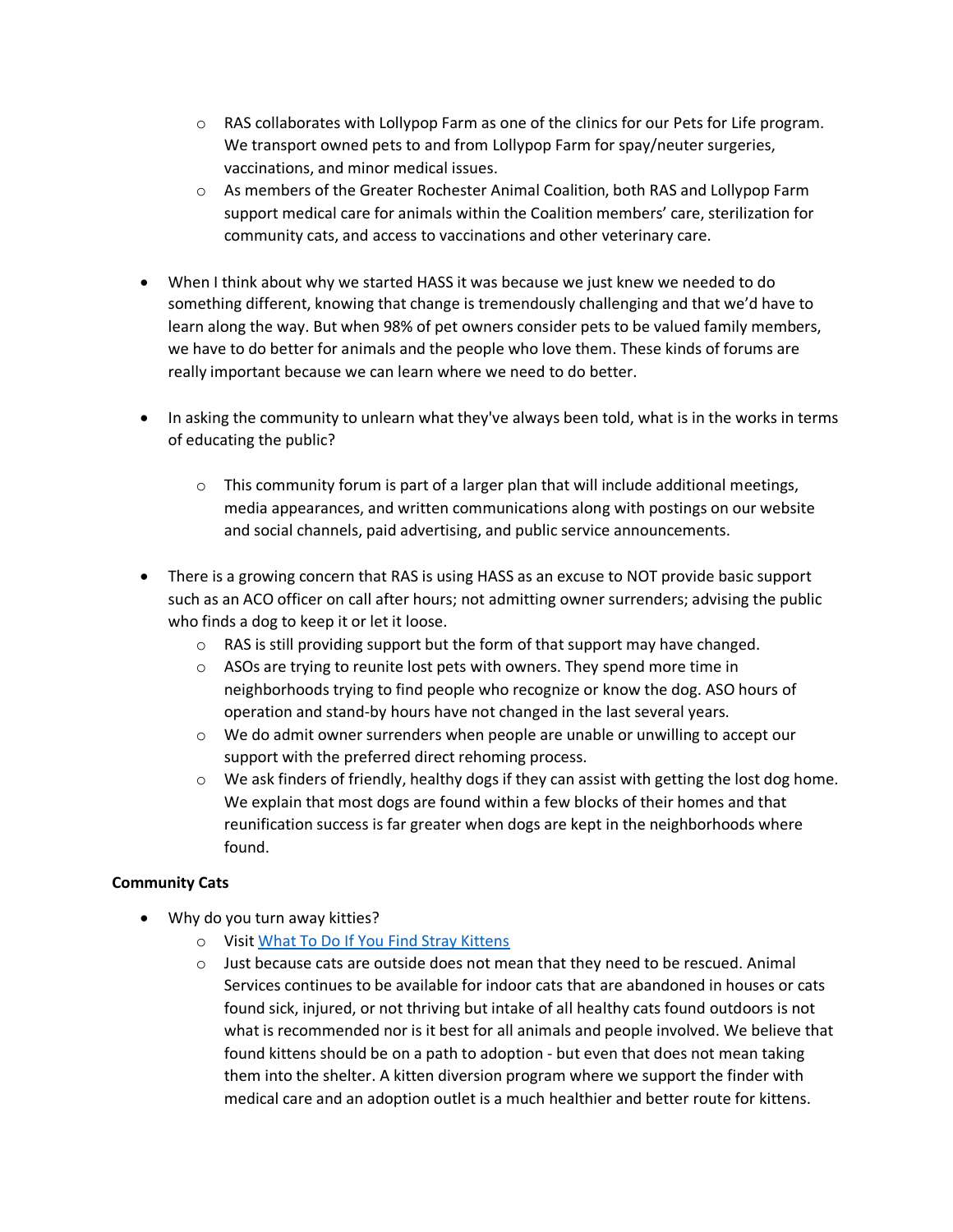Over the years, we have learned that we should do things differently that actually help people and animals in a better way. It is not about turning them away or ignoring them, it is about providing the actual support they need and solving the problem outside of the shelter.

- $\circ$  When we bring cats into the shelter, we are stressing them out, exposing them to infectious disease, sometimes making them sick. For the ones who get adopted or transferred to rescue groups, we are taking them away from a family who already cared for them and taking up a resource that could be used by a cat who truly needed a home (i.e., one whose owner died, cats abandoned in a home or at a vet clinic, those from a hoarding case, etc.). Ironically, when we adopt out a cat who was basically taken from its outdoor home and was doing fine, the cat is most likely going into a new household, which will often also let the cat outside and the cycle continues (about half of American cat guardians let their cats outside).
- What are you doing for the out of control feral cat population in the city of Rochester? Funding is being provided and generously donated for care and altering. I'm wondering what is being done to help.
	- $\circ$  RAS has continued to provide spay/neuter surgeries for community cats throughout the pandemic.
	- $\circ$  Through our participation in the Greater Rochester Animal Coalition, we continue to support spay/neuter for community cats at Lollypop Farm.
	- o We are in the process of securing a veterinary team to provide spay/neuter surgeries for community cats during monthly clinics at the Animal Services Center.
- Please address your community cat mentality. Telling people to keep a cat that they found that is homeless, injured, hungry and/or stray or feral and it may find its way home; go door-to-door to find owner, put up fliers...people who find a cat and can't keep it, need help from their local shelter and you are not helping them.
	- $\circ$  We are helping but the help is coming in new forms. We have always told people to bring stray and unwanted pets to shelters. That is the model that originated in the midnineteenth century and was not intended to save lives of pets.
	- $\circ$  The term community cats is a broad category of outdoor, free-roaming cats that includes feral cats that are not socialized to humans, previously owned cats that were lost or abandoned and now live outdoors, and loosely owned/cared for cats that have been socialized with people.
	- o When people contact us about outdoor cats, we ask a series of questions as part of our triage process to determine the best pathway for the cats. Sick and injured cats should be taken to a vet or brought into the shelter. Kittens should be left with nursing mothers until they are weaned. If there is no mother, we try to place kittens in foster homes for bottle-feeding. If weaned, kittens are brought to the shelter and placed into foster homes until permanent homes are found.
	- o Friendly, healthy, adult cats may not need intervention. We attempt to distinguish lost pet cats from community cats by asking questions about the cats' physical appearance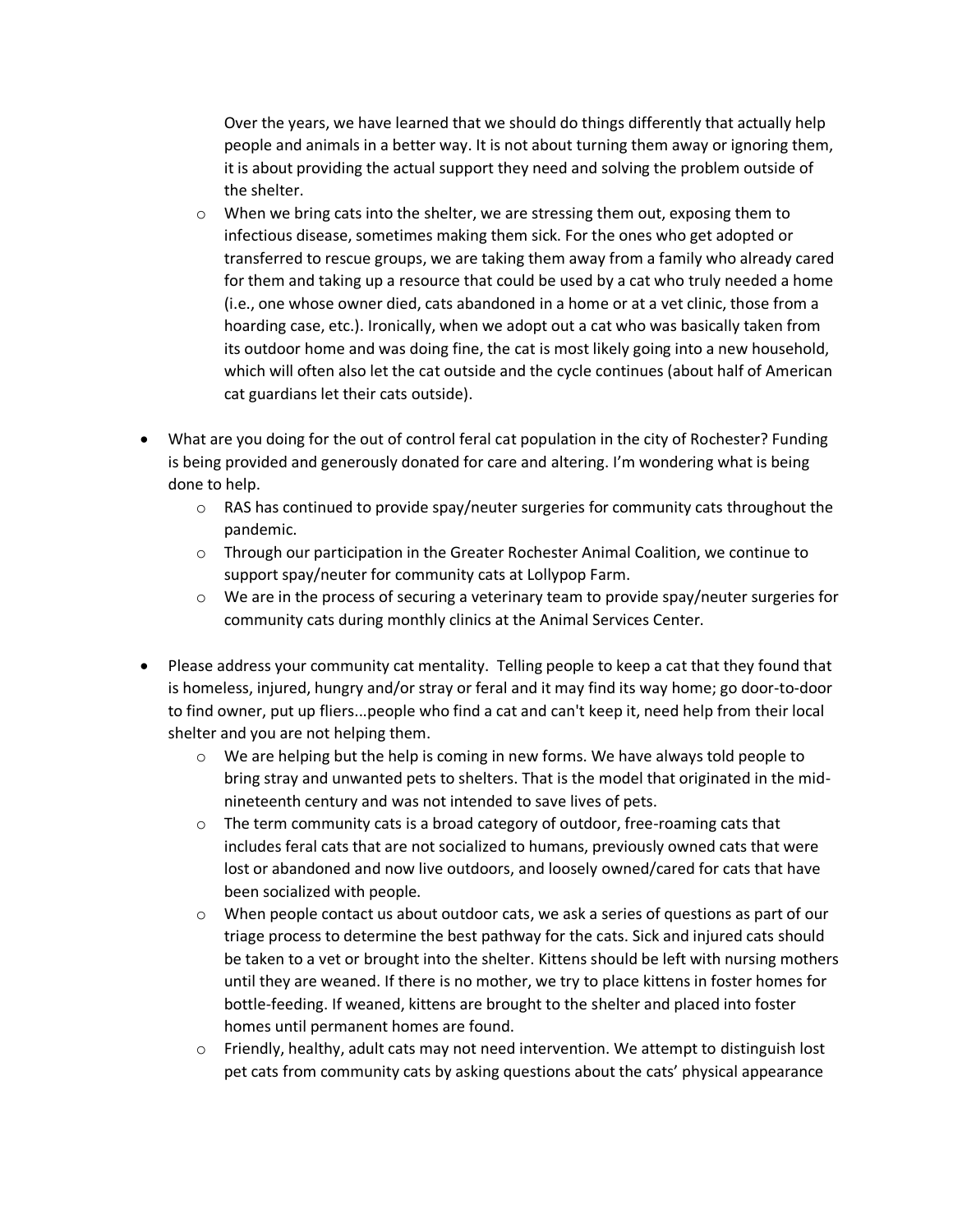and behaviors. The guidance that we provide for a lost cat includes posting fliers and found cat reports and having the cat scanned for a microchip.

- $\circ$  Known community cats should be trapped, vaccinated, sterilized, and returned to the location.
- $\circ$  Cats believed to be lost based on physical appearance and behavior, can be scanned for microchips and vaccinated by RAS and then returned to the location with the finder as we work together to find the owner. We provide and encourage use of paper collars as a means of communication between finder and owners or other neighbors caring for the cat. Visit our [Found a Pet](https://www.cityofrochester.gov/FoundAPet/) page on City website.
- $\circ$  Only about 3% of found cats brought to the shelter are reclaimed by owners.
- $\circ$  Lost pet cats are more likely to be found by owners or return home on their own when left in neighborhoods where found.
- Community cats is a real concern to me. As a city resident who sees the suffering first hand, I can tell you cats would much rather be in a home. Fighting for food, dealing with the elements and cruel people is no life. As a former volunteer we worked very hard socializing and comforting and getting cats adopted and I feel like we were pushed out and the cats were left high and dry.
	- $\circ$  Although many outdoor cats are friendly and suitable for indoor homes, removing them from neighborhoods often leads to a paradoxical increase as new cats move into vacated spaces and reproduction increases. Additionally, such removal has the effect of transplanting cats from impoverished neighborhoods to more affluent ones.
	- $\circ$  Indoor cats that become lost or abandoned may need intervention to help get them back home or into new homes.
- Please share the info on how community cats can have a voice.
	- o RAS is seeking individuals and organizations interested in forming a Cat Council to meet on a quarterly basis to ensure that concerns related to outdoor cats are addressed and communication lines are open.
	- $\circ$  501c3 groups can seek to join the Greater Rochester Animal Coalition. There is currently one member organization that is focused exclusively on community cats.
- Community Cats have a huge need in the City of Rochester as well! Great topic to discuss and I'm also wondering on ways we can expand community resources regarding community cats.
	- $\circ$  RAS is working with a group of trappers who do trap-neuter-return throughout the city.
	- o We are recruiting veterinary personnel for monthly spay/neuter clinics at RAS.
	- $\circ$  The same group is also partnering with at least one R-Center on running a series of monthly MASH-style clinics with a visiting vet team.
- So if the cats need to be returned to the neighborhoods they are located in. can RAS start providing winter shelters (huts) and food needed to feed them?
	- $\circ$  Yes. We had one such shelter built for us this winter and began asking for community members to donate cat huts and/or supplies to build them.
	- $\circ$  We have a link on our website to a video showing how to construct a winter shelter for cats.
	- o We plan to ask for assistance from scout troops and other volunteer groups in constructing more cat huts next winter.

### **Customer Service**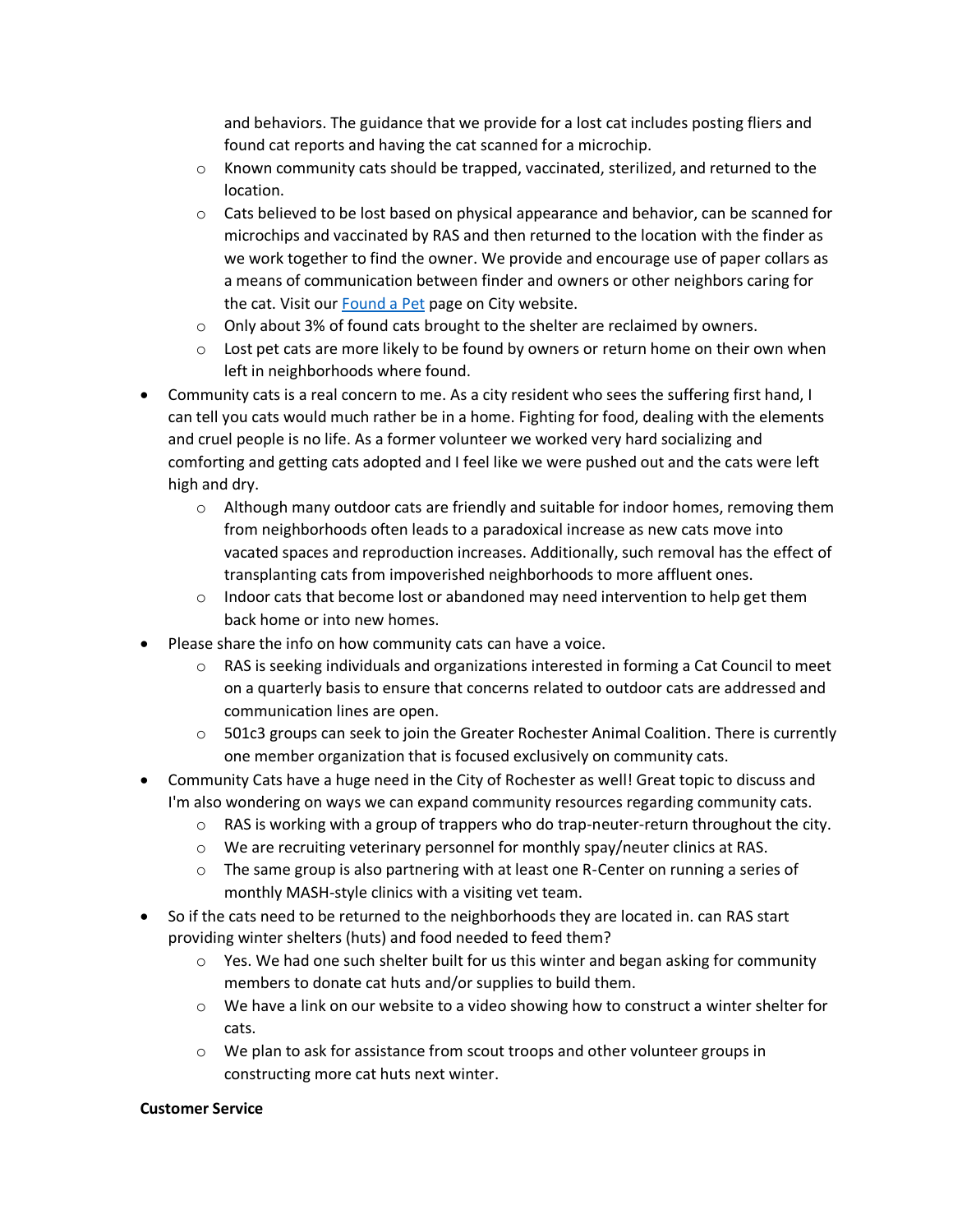- Why when you call RAS there is never a human answering the phone? There is always a recording?
	- $\circ$  There are two phone lines that are typically answered by 2-3 people assigned to client services at the front desk. The initial greeting is automated to attempt to route some calls directly to specific programs. If the call rings continuously, that indicates that the client services team are dealing with other clients and will respond to voice messages at their earliest opportunity.
- Why can't RAS help people who have tried for a couple of years to get someone to stop animal abuse at a known address in the South Wedge? It has been reported to several law enforcement places (police, Law Enforcement at Lollypop and Animal Control) why can't RAS do something about this?
	- o Rochester Animal Services does not have legal authority to respond to, investigate, or prosecute animal cruelty incidents. That requires police or peach officer powers.
	- o We refer incidents to RPD and Lollypop Farm's Law Enforcement Division when we encounter evidence of possible cruelty.
	- o At Animal Services, we believe that people are inherently good, not malicious, and are doing their best with limited resources. If you are concerned that a pet owner may be in need of support and access to pet wellness services, contact our Outreach & Support Coordinator at 428-6738. If you have evidence of intentional physical abuse such as dog fighting, cock fighting, or other physical abuse of an animal, call 911 or the Humane Society of Greater Rochester's anonymous hotline (223-6500).
- Since we are now planning prior to intake and pushing owners to self-rehome, are frontline employees that are handling these calls qualified and able to properly educate and guide those trying to surrender? Shelters are busy, bustling places and I wonder if people feel that they've been educated and empowered to rehome or if they feel they've just been brushed off.
	- $\circ$  Our team is receiving ongoing training and guidance on customer service, triage, trauma-informed care, and case management.
	- $\circ$  Shelters are often busy and hectic but we strive to make our interactions less transactional and more impactful by addressing concerns in a holistic manner.
- Members of the public are NOT trained for servicing or for providing help to strays.
	- $\circ$  Strays are simply lost pets that may need some support in finding their way home. No special training is required to be neighborly and knock on a few doors, hang fliers, and post a found pet report. RAS can provide guidance and resources to aid finders in getting found pets home.
	- $\circ$  When people encounter pets that appear sick, injured, or that are displaying aggressive behaviors, contacting RAS is recommended.
- I run a Community Pet Food Pantry. We survive strictly on donations. We make multiple pleas on social media for donations of pet food. We are on the road making deliveries weekly. 90 % of our patrons are asking for help with food due to economic struggle. 90% of them don't drive. We are the only pantry to provide this service. I am told quite frequently by those needing food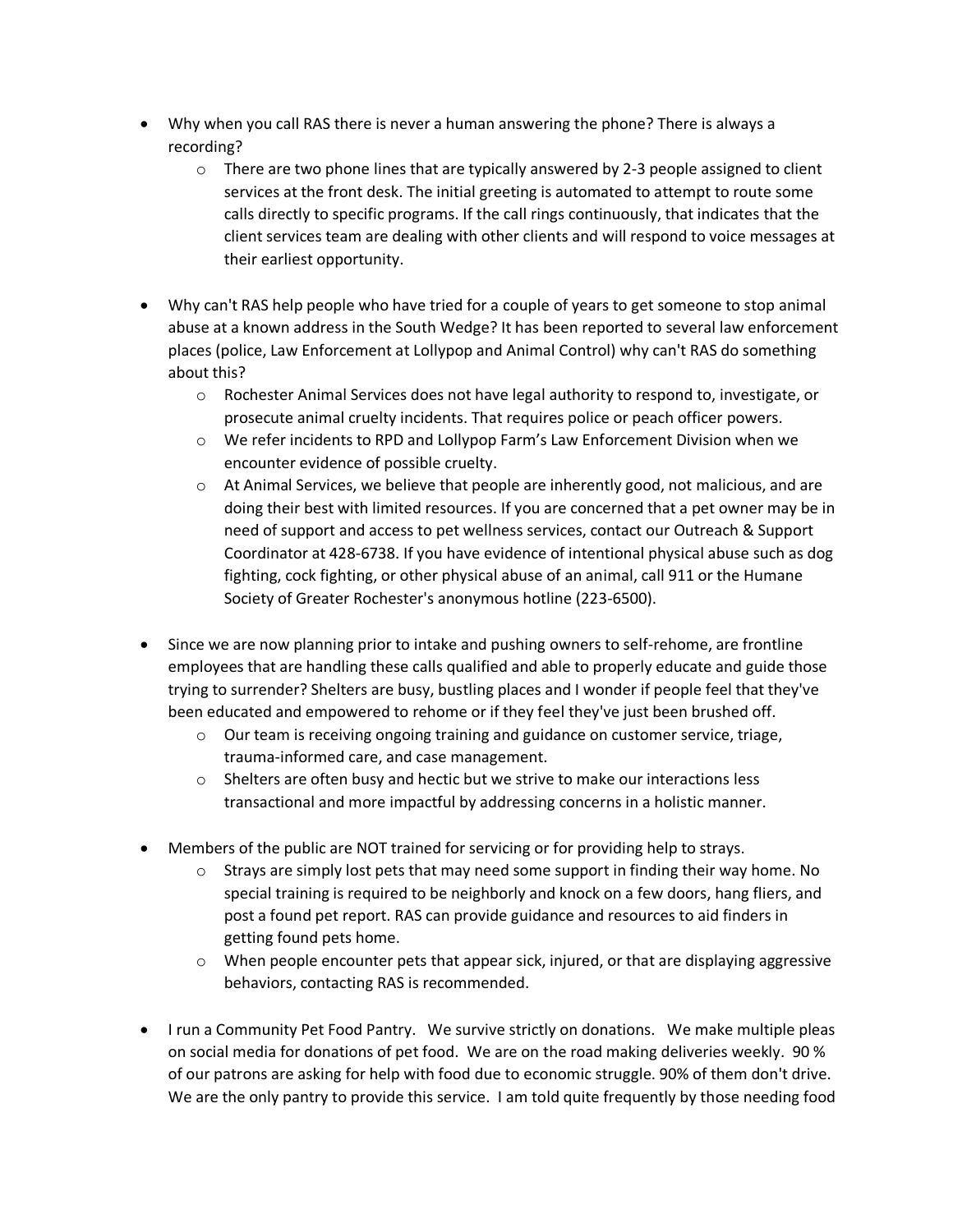that they have call Rochester Animal Services for help only to be told they need to pick up. Some are disabled or have other reasons for inability to get to 184 Verona St. That's where we come in. We are incredibly busy. How can the shelter help these folks?

- $\circ$  RAS receives sporadic donations of damaged bags of pet food. When our inventory exceeds our capacity for disseminating to community members, we provide food to other food pantries.
- $\circ$  We are working on securing storage facilities that will enable us to accept larger donations of pet food, which should enable us to better meet the needs of community both directly and in cooperation with other organizations.
- I heard the outreach is door-to-door. I'm hearing otherwise. Perhaps the shelter can share some of their food supply with us so we don't have to beg for assistance every other week.
	- $\circ$  Our Outreach and Support Program began in 2016 with door-to-door neighborhood visits. It continued in that format until the onset of the COVID-19 pandemic when we shifted to call-ahead deliveries of pet supplies, drive-up food pantries, and curbside vaccination clinics. Our plans include resuming door-to-door efforts while maintaining pet resource center functions.
	- o We do share food with other organizations whenever we are able.

# **Top Concerns**

- Access to vet care
- The need for community programs
- People unable to afford vet care. Our voucher program has a huge back log
- We have had a decrease in access due to changes with the recent purchase of MVA.....
- Expanding outreach programs!
- A main concern is that many rescue groups don't want to work with RAS due to the animals not being assessed properly, past treatment of rescues by employees.
	- o We are working on rebuilding relationships with local rescue groups. I'd welcome them to share their concerns with me and our Transfer Coordinator.
	- $\circ$  I also encourage local rescue organizations to consider joining the Greater Rochester Animal Coalition to ensure that their voices are represented and that they may benefit from the sharing of resources and collaborative projects.
- We need a spay-neuter clinic that serves all in the community, separate from the RAS clinic, or more partnerships with vets in the area. Why doesn't VSAS fundraise for a spay-neuter clinic?
	- $\circ$  Yes, this is a critical area of need for which we have been advocating for many years.
	- $\circ$  Increasing our community's capacity for spay and neuter has been one of the primary initiatives for the Greater Rochester Animal Coalition. The Coalition has funded spayneuter surgeries at Lollypop Farm and has approved funding weekend clinics at RAS.
	- o RAS and Lollypop Farm have spoken with Pathway Vets, Cornell Vet College, Rochester Community Animal Clinic, and Open Door Vet Collective about various options for establishing additional facilities for spay-neuter services.
	- $\circ$  In addition to securing facilities, there are additional limiting factors that also must be addressed. There is a national shortage of veterinarians and veterinary technicians. Therefore, any effort to increase spay-neuter capacity must also include plans and funding for recruitment and retention of veterinary personnel.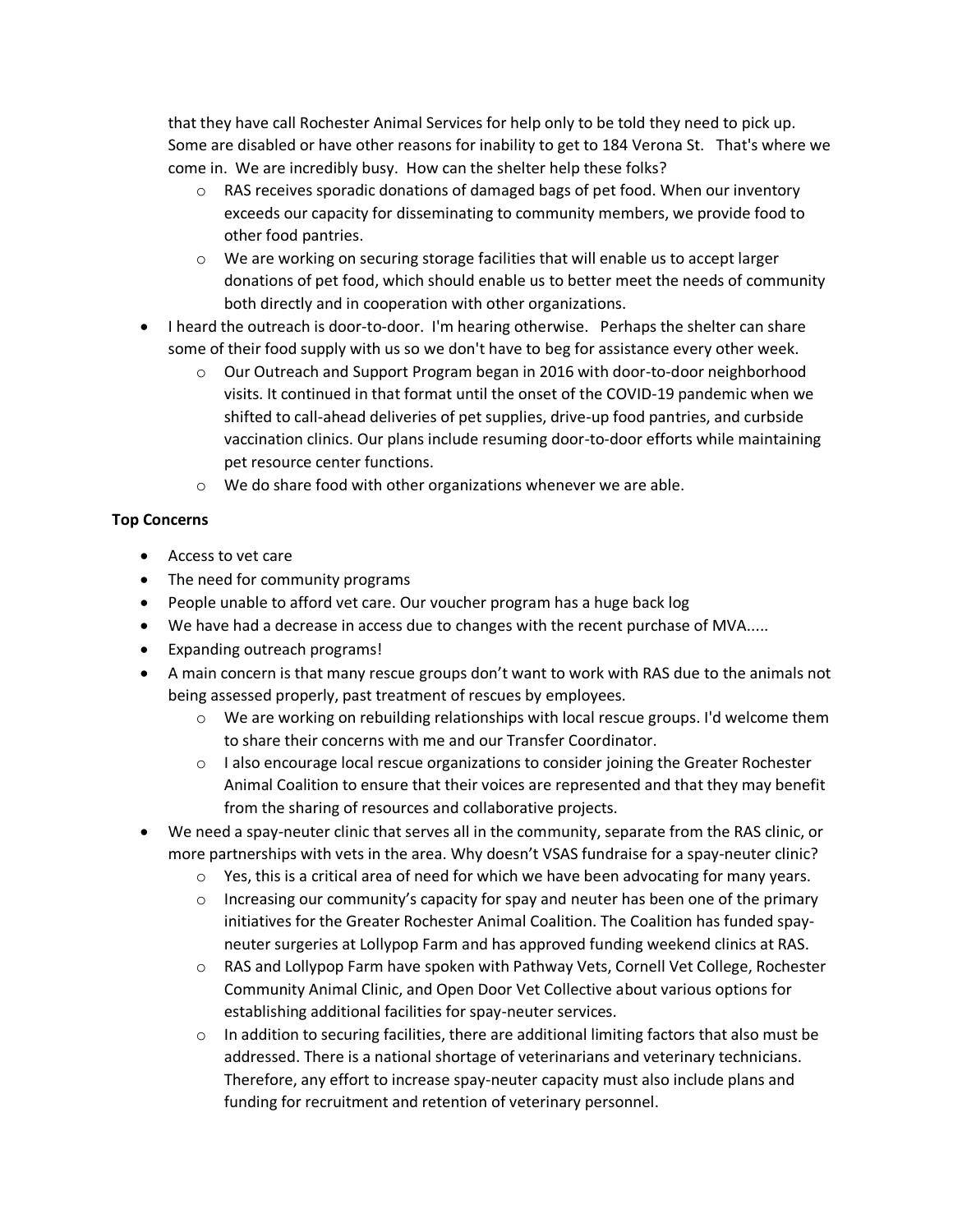- $\circ$  Verona Street Animal Society was established to support the mission of Rochester Animal Services. The funds raised by VSAS support veterinary care, enrichment, diagnostic testing, and foster care for animals entering the City shelter. VSAS funds also enable RAS to provide support to keep pets with their families. Allocating funds toward a clinic would mean loss of funding for some or all of these other areas. However, the future community animal resource center could include a larger clinic to better support community needs. A future capital campaign led by VSAS will be instrumental in bringing that vision to fruition.
- How can RAS and Lollypop collaborate in ways? Can we invest more in community programs, safety net, and divergent programs? Will the City of Rochester invest in these programs as well?
	- o RAS collaborates with Lollypop Farm as one of our clinic partners for our Pets for Life outreach and support program.
	- $\circ$  RAS provides accessible vet care for City residents as part of our operational budget
	- $\circ$  RAS obtains external funding from VSAS and foundation partners (grants) to provide spay/neuter, vaccinations, ID tags, microchips, pet food, pet supplies, and other resources to pet owners in underserved neighborhoods.
	- $\circ$  RAS started its Pet Safety Net temporary housing program for pets of people in crisis in April 2021.
	- $\circ$  RAS will continue exploring ways to expand our collaboration with Lollypop Farm and other local organizations both in animal welfare and human services arenas.
- I'd like to see Lollypop expand our outreach programming and staffing to support this. I know we have the ability to collaborate and I'd love to speak more about that.
	- $\circ$  We can't speak for Lollypop Farm, but we agree that additional support is needed for RAS outreach programming and staffing.
- Is the City planning on doing a mass community outreach such as a survey to obtain the needs of the community and what each household is experiencing with the animal issues and needs?
	- $\circ$  Yes. RAS conducted a survey in conjunction with its brand development project last fall. That survey was primarily taken by employees, volunteers, and adopters. We have built a few different surveys that we plan to launch soon to get more feedback on needs from community members.
- And I'd love to see Lollypop invest in additional outreach and field resources to support RAS to provide non-judgmental and trauma-informed care for city residents
	- o The RAS team received trauma-informed care training last month.
	- $\circ$  We do partner with Lollypop Farm on various endeavors related to pet support and we will continue exploring future expansion of such partnerships.
- I'm curious why the City doesn't put some money into a new shelter to make it a less stressful place for animals that cannot be fostered. Larger runs with outdoor access, better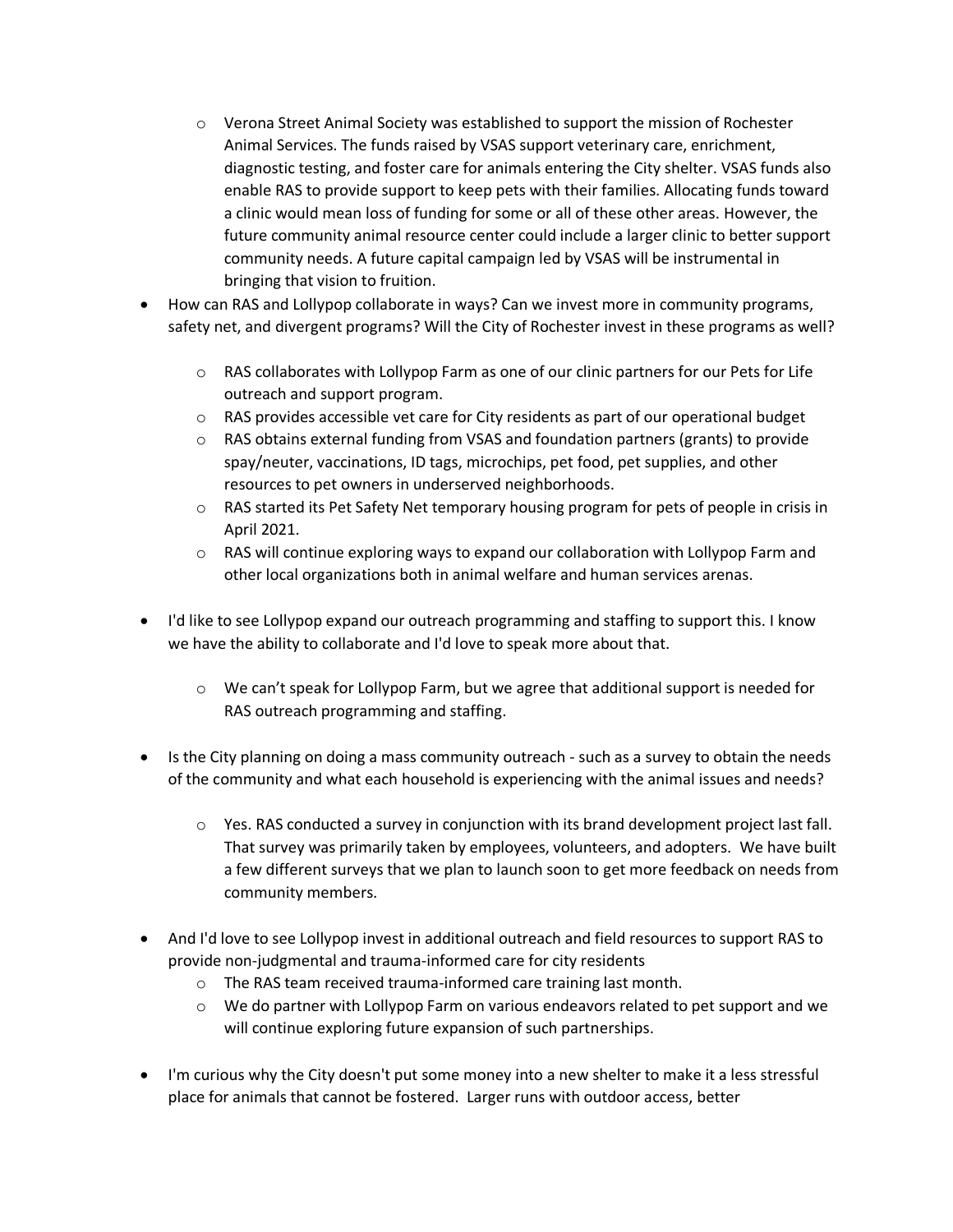acoustics...etc. The city has used taxpayer money in the past for upgrading the Port of Rochester/ Parcel 5/ other improvements, but never RAS

- $\circ$  We are working toward that future animal resource center that you describe. However, it's not that the RAS facility is worse than most shelters. Rather, we're saying that shelters, in general, are scary, stressful environments that exacerbate illness and behavioral deterioration.
- $\circ$  From Kristen Hassen : Yes, all shelters are scary and hard places even the most beautiful; Because animals are companions by definition they're meant to be with us, not in cages alone
- $\circ$  RAS is in the process of securing a contract with a shelter design team to conduct a facility evaluation, programming and conceptual design project. This project will provide justification and recommendations for improving the existing shelter or constructing a new one.
- I don't think RAS is worse than most shelters, I'm just concerned that no improvements have been made to the shelter for over 20 years.
	- $\circ$  We have replaced cat housing units, added portals to cat housing, and replaced the HVAC system, among other improvements but yes, we are in need to a new facility
- I don't believe our city has the resources for what you are talking about. The rescues have to do what you are describing so we, as rescues and TNR groups need more support.
- What ways are our local government officials working to address breed discrimination for renters?
	- o As a member of th[e New York State Animal Protection Federation,](http://www.nysapf.org/) RAS supported legislation to ban breed discrimination in homeowner's insurance. The next step will be renter's insurance. Contact [libbypost@nysapf.org](mailto:libbypost@nysapf.org) to advocate for this type of legislation.
	- $\circ$  RAS posts resources on the City website to aid in finding [pet-inclusive housing](https://www.cityofrochester.gov/PetFriendlyHousing/) including considerations for property managers.
- Will RAS help people to rehome their pets by posting them on the RAS webpage? This is a great idea since many people needing to rehome do not have the online capability needed to rehome a pet.
	- o Yes, RAS provides on online tool for owners to post their pets usin[g Home-to-Home.](https://home-home.org/shelter/ras/)
- Agreed that animals are not meant to be in cages alone, however, people that need to quickly surrender an animal need to be able place to do so.
	- $\circ$  From Kristen Hassen : Agree, when it's working well the shelter can help urgent cases more quickly because they have fewer pets entering
	- o From Shelly Simmons: We have a good process for assessing this for owners. We take a case worker approach to find out reasons, timeline, if a need is urgent or if it is something that can wait - a few days, a few weeks, etc. Every situation is assessed and a plan is created just for the pet and the pet owner.